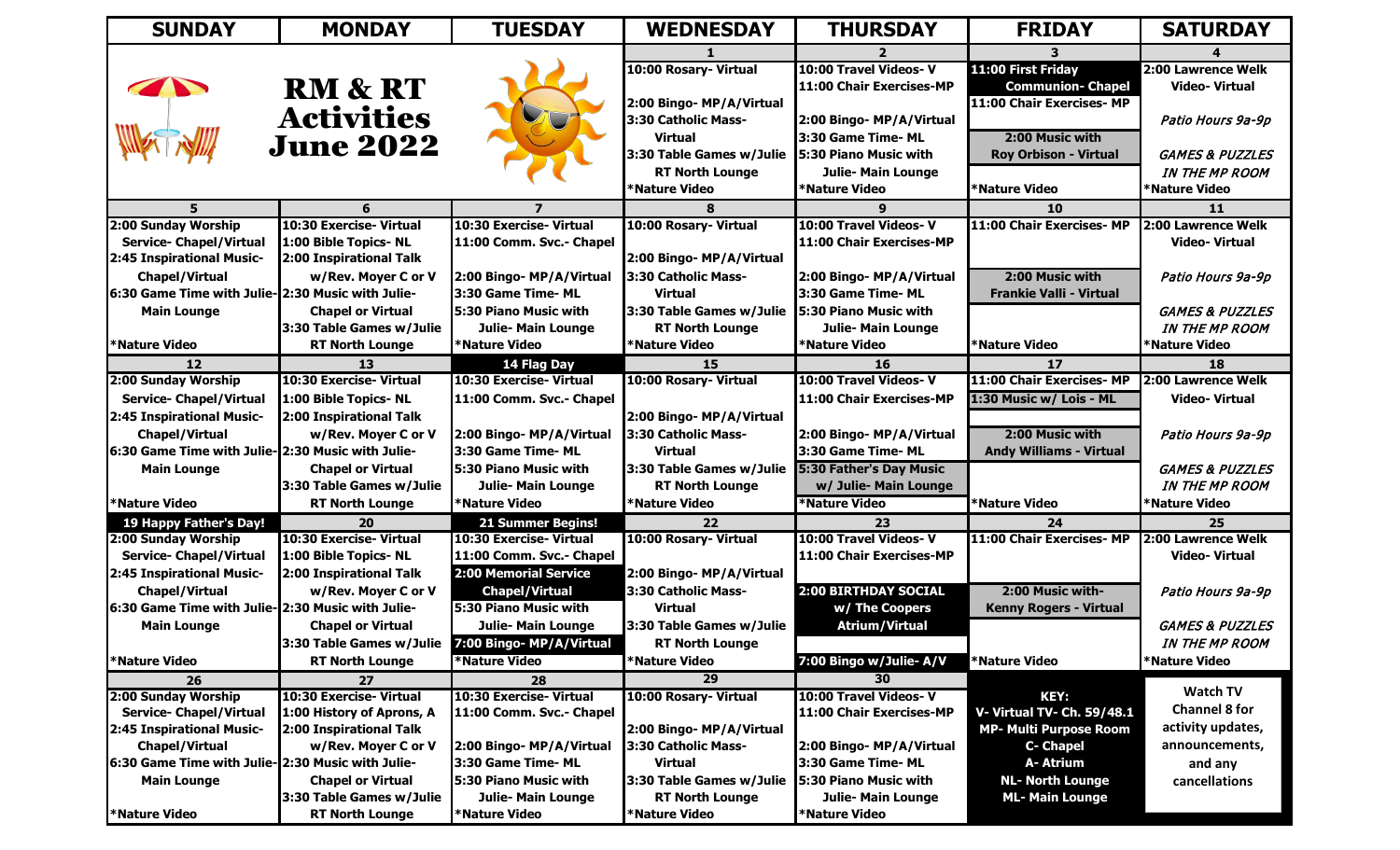|                                                                                                                                                                   |                                                                                                                                                    |                                                                                                                                 |                                                                                                               |                                                                                                                                                                                        | <b>FRIDAY</b>                                                                                                                                                   | <b>SATURDAY</b>                                                                                                    |
|-------------------------------------------------------------------------------------------------------------------------------------------------------------------|----------------------------------------------------------------------------------------------------------------------------------------------------|---------------------------------------------------------------------------------------------------------------------------------|---------------------------------------------------------------------------------------------------------------|----------------------------------------------------------------------------------------------------------------------------------------------------------------------------------------|-----------------------------------------------------------------------------------------------------------------------------------------------------------------|--------------------------------------------------------------------------------------------------------------------|
|                                                                                                                                                                   |                                                                                                                                                    |                                                                                                                                 |                                                                                                               |                                                                                                                                                                                        |                                                                                                                                                                 |                                                                                                                    |
| T                                                                                                                                                                 | <b>ZP Activities</b>                                                                                                                               |                                                                                                                                 | 9:45 Exercise<br>10:45 Music with Julie<br><b>2:00 Bingo</b>                                                  | 9:45 Exercise<br>10:00 Let's Color<br>11:00 Price Is Right                                                                                                                             | 9:45 Exercise<br>10:00 Toss Game<br>11:00 Price Is Right                                                                                                        | 9:45 Exercise<br>10:00 Fold<br>1:00 Outdoors                                                                       |
|                                                                                                                                                                   | <b>June 2022</b>                                                                                                                                   |                                                                                                                                 | 3:00 Letter Dice<br><b>6:30 Activity Time</b>                                                                 | 2:00 Bingo<br>3:00 Mind Joggers<br><b>6:30 Activity Time</b>                                                                                                                           | 2:00 Music with<br><b>Roy Orbison - Virtual</b><br><b>6:30 Activity Time</b>                                                                                    | 2:00 Lawrence Welk<br>l3:30 Match Game<br><b>6:30 Activity Time</b>                                                |
| 5                                                                                                                                                                 | 6                                                                                                                                                  |                                                                                                                                 | 8                                                                                                             | 9                                                                                                                                                                                      | 10                                                                                                                                                              | 11                                                                                                                 |
| 9:45 Exercise<br>10:30 News Topics<br>1:00 Let's Color                                                                                                            | 9:45 Exercise<br>10:45 Music with Julie<br>1:00 Outdoors                                                                                           | 9:45 Exercise<br>10:00 Toss Game<br>11:00 Price Is Right                                                                        | 9:45 Exercise<br>10:45 Music with Julie                                                                       | 9:45 Exercise<br>10:00 Let's Color<br>11:00 Price Is Right                                                                                                                             | 9:45 Exercise<br>10:00 Toss Game<br>11:00 Price Is Right                                                                                                        | 9:45 Exercise<br>10:00 Fold<br>1:00 Outdoors                                                                       |
| 2:00 Inspiration Msg.<br><b>Virtual TV</b>                                                                                                                        | 2:00 Inspirational Talk-<br>Lounge/Virtual                                                                                                         | <b>2:00 Bingo</b>                                                                                                               | <b>2:00 Bingo</b><br>3:00 Letter Dice                                                                         | <b>2:00 Bingo</b>                                                                                                                                                                      | 2:00 Music with                                                                                                                                                 | 2:00 Lawrence Welk                                                                                                 |
| 3:00 Let's Talk<br>3:30 Match Game<br>16:30 Game Time - V                                                                                                         | 3:00 Puzzle<br><b>6:30 Activity Time</b>                                                                                                           | 3:00 Mind Joggers<br><b>6:30 Activity Time</b>                                                                                  | <b>6:30 Activity Time</b>                                                                                     | 3:00 Mind Joggers<br><b>6:30 Activity Time</b>                                                                                                                                         | Frankie Valli - Virtual<br><b>6:30 Activity Time</b>                                                                                                            | 3:30 Match Game<br><b>6:30 Activity Time</b>                                                                       |
| 12                                                                                                                                                                | 13                                                                                                                                                 | 14 Flag Day                                                                                                                     | 15                                                                                                            | <b>16</b>                                                                                                                                                                              | 17                                                                                                                                                              | 18                                                                                                                 |
| 9:45 Exercise<br>10:30 News Topics<br>1:00 Let's Color<br>2:00 Inspiration Msg.<br><b>Virtual TV</b><br>3:00 Let's Talk<br>13:30 Match Game<br>6:30 Game Time - V | 9:45 Exercise<br>10:45 Music with Julie<br>1:00 Outdoors<br>2:00 Inspirational Talk-<br>Lounge/Virtual<br>3:00 Puzzle<br><b>6:30 Activity Time</b> | 9:45 Exercise<br>10:00 Toss Game<br>11:00 Price Is Right<br><b>2:00 Bingo</b><br>3:00 Mind Joggers<br>6:30 Activity Time        | 9:45 Exercise<br>10:45 Music with Julie<br><b>2:00 Bingo</b><br>3:00 Letter Dice<br><b>6:30 Activity Time</b> | 9:45 Exercise<br>10:00 Let's Color<br>11:00 Price Is Right<br>2:00 Bingo<br>3:00 Mind Joggers<br><b>6:30 Activity Time</b><br>7:00 Father's Day Music<br>w/ Julie - Virtual            | 9:45 Exercise<br>10:00 Toss Game<br>11:00 Price Is Right<br>2:00 Music with<br><b>Andy Williams - Virtual</b><br><b>6:30 Activity Time</b>                      | 9:45 Exercise<br>10:00 Fold<br>1:00 Outdoors<br>2:00 Lawrence Welk<br>3:30 Match Game<br><b>6:30 Activity Time</b> |
| 19 Happy Father's Day!                                                                                                                                            | 20                                                                                                                                                 | 21 Summer Begins!                                                                                                               | 22                                                                                                            | 23                                                                                                                                                                                     | 24                                                                                                                                                              | 25                                                                                                                 |
| 9:45 Exercise<br>10:30 News Topics<br>1:00 Let's Color<br>2:00 Inspiration Msg.<br><b>Virtual TV</b><br>3:00 Let's Talk<br>3:30 Match Game<br>6:30 Game Time - V  | 9:45 Exercise<br>10:45 Music with Julie<br>1:00 Outdoors<br>2:00 Inspirational Talk-<br>Lounge/Virtual<br>3:00 Puzzle<br><b>6:30 Activity Time</b> | 9:45 Exercise<br>10:00 Toss Game<br>11:00 Price Is Right<br><b>2:00 Bingo</b><br>3:00 Mind Joggers<br><b>6:30 Activity Time</b> | 9:45 Exercise<br>10:45 Music with Julie<br><b>2:00 Bingo</b><br>3:00 Letter Dice<br><b>6:30 Activity Time</b> | 9:45 Exercise<br>10:00 Let's Color<br>11:00 Price Is Right<br><b>2:00 BIRTHDAY SOCIAL</b><br>w/ The Coopers<br><b>Atrium/Virtual</b><br>3:00 Mind Joggers<br><b>6:30 Activity Time</b> | 9:45 Exercise<br>10:00 Toss Game<br>11:00 Price Is Right<br>2:00 Music with<br><b>Kenny Rogers - Virtual</b><br><b>6:30 Activity Time</b>                       | 9:45 Exercise<br>10:00 Fold<br>1:00 Outdoors<br>2:00 Lawrence Welk<br>3:30 Match Game<br><b>6:30 Activity Time</b> |
| 26                                                                                                                                                                | 27                                                                                                                                                 | 28                                                                                                                              | 29                                                                                                            | 30                                                                                                                                                                                     |                                                                                                                                                                 | <b>Watch TV</b>                                                                                                    |
| 9:45 Exercise<br>10:30 News Topics<br>1:00 Let's Color<br>2:00 Inspiration Msg.<br><b>Virtual TV</b><br>3:00 Let's Talk<br>3:30 Match Game                        | 9:45 Exercise<br>10:45 Music with Julie<br>1:00 Outdoors<br>2:00 Inspirational Talk-<br>Lounge/Virtual<br>3:00 Puzzle<br><b>6:30 Activity Time</b> | 9:45 Exercise<br>10:00 Toss Game<br>11:00 Price Is Right<br>2:00 Bingo<br>3:00 Mind Joggers<br><b>6:30 Activity Time</b>        | 9:45 Exercise<br>10:45 Music with Julie<br>2:00 Bingo<br>3:00 Letter Dice<br><b>6:30 Activity Time</b>        | 9:45 Exercise<br>10:00 Let's Color<br>11:00 Price Is Right<br>2:00 Bingo<br>3:00 Mind Joggers<br><b>6:30 Activity Time</b>                                                             | <b>ACTIVITY TIME:</b><br><b>Activities will vary</b><br>r/t Residents'<br>interest.<br><b>Watch TV Channel 8 for</b><br>activity up-dates and<br>announcements. | <b>Channel 8 for</b><br>activity updates,<br>announcements,<br>and any<br>cancellations                            |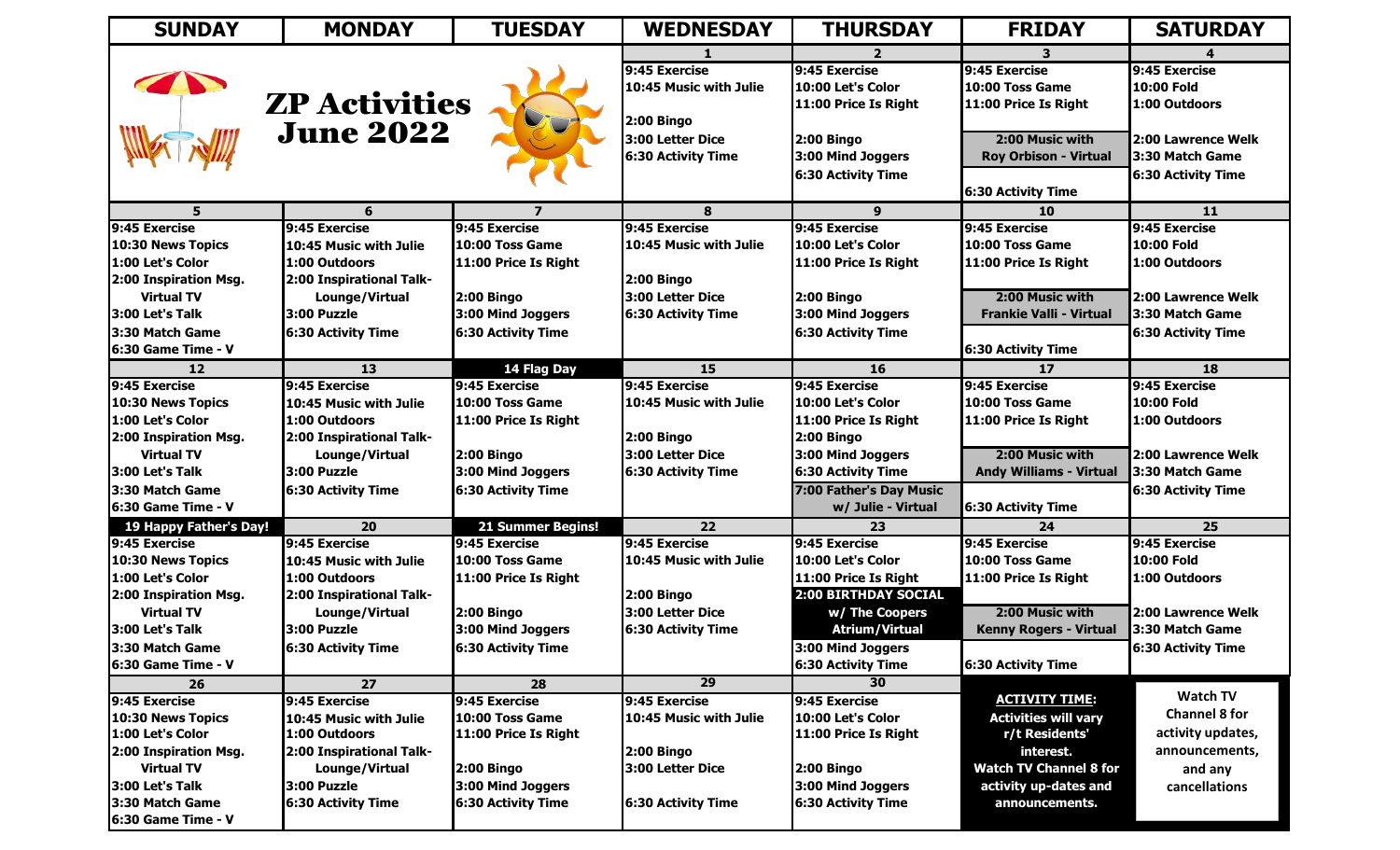| <b>SUNDAY</b>                    | <b>MONDAY</b>                 | <b>TUESDAY</b>             | <b>WEDNESDAY</b>        | <b>THURSDAY</b>            | <b>FRIDAY</b>                    | <b>SATURDAY</b>            |
|----------------------------------|-------------------------------|----------------------------|-------------------------|----------------------------|----------------------------------|----------------------------|
|                                  |                               |                            |                         |                            |                                  |                            |
|                                  |                               |                            | 10:15 1:1 Visits        | 10:00 Activity Time        | 10:00 Activity Time              | 10:00 Activity Time        |
| <b>CONTRACTOR</b>                | <b>Maples<br/>Activities</b>  |                            | 10:30 Outdoors          | 10:30 Story Time           |                                  | 11:00 1:1 Visits           |
|                                  |                               |                            | and Games               | 2:00 Bingo- Dining Room    | 11:00 Inspiration- Virtual       |                            |
|                                  |                               |                            | 2:00 Bingo- Dining Room | 3:00 Game Time-Outdoors    | <b>11:00 1:1 Visits</b>          | 2:00 Lawrence Welk-        |
|                                  | <b>June 2022</b>              |                            | 3:00 Mind Joggers-      | 7:00 Piano Music with      | 2:00 Music with                  | <b>V</b> or Outdoors       |
|                                  |                               |                            | <b>Outdoors</b>         | Julie- Virtual             | <b>Roy Orbison - Virtual</b>     | <b>6:30 Activity Time</b>  |
|                                  |                               |                            |                         |                            |                                  |                            |
|                                  |                               |                            | Mature Video            | K Nature Video             | * Nature Video                   | * Nature Video             |
|                                  | 6                             |                            |                         | q                          | 10                               | 11                         |
| 10:00 Activity Time              | 10:15 1:1 Visits              | 10:15 1:1 Visits           | 10:15 1:1 Visits        | <b>10:00 Activity Time</b> | 10:00 Activity Time              | <b>10:00 Activity Time</b> |
| 2:00 Inspirational               | 10:30 Outdoors                | 11:00 Inspiration- Virtual | 10:30 Outdoors          | 10:30 Story Time           | 10:30 Craft Time                 | 11:00 1:1 Visits           |
| <b>Message-Virtual</b>           |                               | 12:30 Let's Talk- Dining   | and Games               | 2:00 Bingo- Dining Room    |                                  |                            |
| 2:45 Inspirational Music-        | 2:00 Inspirational Talk-      | <b>Room</b>                | 2:00 Bingo- Dining Room | 3:00 Game Time-Outdoors    |                                  | 2:00 Lawrence Welk-        |
| <b>Virtual</b>                   | <b>Virtual</b>                | 2:00 Bingo-Dining Room     | 3:00 Mind Joggers-      | 7:00 Piano Music with      | 2:00 Music with                  | V or Outdoors              |
|                                  | 2:30 Music with Julie-        | 3:00 Game Time-Outdoors    | <b>Outdoors</b>         | Julie- Virtual             | <b>Frankie Valli - Virtual</b>   | 6:30 Activity Time         |
|                                  | - Chapel & Virtual            | 7:00 Music with Julie- V   |                         |                            |                                  |                            |
| * Nature Video                   | * Nature Video                | * Nature Video             | * Nature Video          | K Nature Video             | * Nature Video                   | * Nature Video             |
| 12                               | 13                            | 14 Flag Day                | 15                      | <b>16</b>                  | 17                               | 18                         |
| 10:00 Activity Time              | 10:15 1:1 Visits              | 10:15 1:1 Visits           | 10:15 1:1 Visits        | 10:00 Activity Time        | 10:00 Activity Time              | 10:00 Activity Time        |
| 2:00 Inspirational               | 10:30 Outdoors                | 11:00 Inspiration- Virtual | 10:30 Outdoors          | 10:30 Story Time           | 10:30 Craft Time                 | 11:00 1:1 Visits           |
| <b>Message-Virtual</b>           |                               | 12:30 Let's Talk- Dining   | and Games               | 2:00 Bingo- Dining Room    |                                  |                            |
| <b>2:45 Inspirational Music-</b> | 2:00 Inspirational Talk-      | <b>Room</b>                | 2:00 Bingo- Dining Room | 3:00 Game Time-Outdoors    |                                  | 2:00 Lawrence Welk-        |
| Virtual                          | <b>Virtual</b>                | 2:00 Bingo-Dining Room     | 3:00 Mind Joggers-      | 7:00 Father's Day Music    | 2:00 Music with                  | V or Outdoors              |
|                                  | 2:30 Music with Julie-        | 3:00 Game Time-Outdoors    | <b>Outdoors</b>         | w/ Julie- Virtual          | <b>Andy Williams - Virtual</b>   | 6:30 Activity Time         |
|                                  | - Chapel & Virtual            | 7:00 Music with Julie- V   |                         |                            |                                  |                            |
| * Nature Video                   | * Nature Video                | * Nature Video             | * Nature Video          | <b>Nature Video</b>        | * Nature Video                   | * Nature Video             |
| 19 Happy Father's Day!           | 20                            | <b>21 Summer Begins!</b>   | 22                      | 23                         | 24                               | 25                         |
| 10:00 Activity Time              | 10:15 1:1 Visits              | <b>10:15 1:1 Visits</b>    | 10:15 1:1 Visits        | 10:00 Activity Time        | <b>10:00 Activity Time</b>       | 10:00 Activity Time        |
| 2:00 Inspirational               | 10:30 Outdoors                | 11:00 Inspiration- Virtual | 10:30 Outdoors          | 10:30 Story Time           | 10:30 Craft Time                 | 11:00 1:1 Visits           |
| <b>Message-Virtual</b>           | 2:00 Inspirational Talk-v     | 12:30 Let's Talk- Dining   | and Games               | 2:00 BIRTHDAY SOCIAL       |                                  |                            |
| 2:45 Inspirational Music-        | <b>2:30 Music with Julie-</b> |                            | 2:00 Bingo- Dining Room | w/ The Coopers             |                                  | 2:00 Lawrence Welk-        |
| <b>Virtual</b>                   | - Chapel & Virtual            | 2:00 Memorial Service      | 3:00 Mind Joggers-      | <b>Atrium/Virtual</b>      | 2:00 Music with                  | <b>V</b> or Outdoors       |
|                                  | 3:00 Resident Council         | <b>Chapel/Virtual</b>      | <b>Outdoors</b>         | 3:00 Game Time-Outdoors    | <b>Kenny Rogers - Virtual</b>    | 6:30 Activity Time         |
|                                  | <b>Meeting-Dining Room</b>    | 3:00 Game Time-Outdoors    |                         | 7:00 Bingo with Julie-     |                                  |                            |
| * Nature Video                   | <b>* Nature Video</b>         | 7:00 Bingo - Virtual       | * Nature Video          | <b>Virtual</b>             | * Nature Video                   | * Nature Video             |
| 26                               | 27                            | 28                         | 29                      | 30                         |                                  |                            |
| 10:00 Activity Time              | 10:15 1:1 Visits              | 10:15 1:1 Visits           | 10:15 1:1 Visits        | 10:00 Activity Time        | <b>KEY:</b>                      | <b>Watch TV</b>            |
| 2:00 Inspirational               | 10:30 Outdoors                | 11:00 Inspiration- Virtual | 10:30 Outdoors          | 10:30 Story Time           | <b>ACTIVITY TIME- activities</b> | <b>Channel 8 for</b>       |
| <b>Message-Virtual</b>           | 1:00 History of Aprons- A     | 12:30 Let's Talk- Dining   | and Games               | 2:00 Bingo- Dining Room    | will vary r/t residents.         | activity updates,          |
| 2:45 Inspirational Music-        | 2:00 Inspirational Talk-      | <b>Room</b>                | 2:00 Bingo- Dining Room | 3:00 Game Time-Outdoors    | <b>DR- Dining Room</b>           | announcements,             |
| <b>Virtual</b>                   | <b>Virtual</b>                | 2:00 Bingo-Dining Room     | 3:00 Mind Joggers-      | 7:00 Piano Music with      | V-Virtual: on TV                 | and any                    |
|                                  | 2:30 Music with Julie-        | 3:00 Game Time-Outdoors    | <b>Outdoors</b>         | Julie- Virtual             | channel 59 or 48.1               | cancellations              |
|                                  | - Chapel & Virtual            | 7:00 Music with Julie- V   |                         |                            | L-Lounge                         |                            |
| * Nature Video                   | * Nature Video                | * Nature Video             | * Nature Video          | <b>K</b> Nature Video      | * Never 2 Late used              |                            |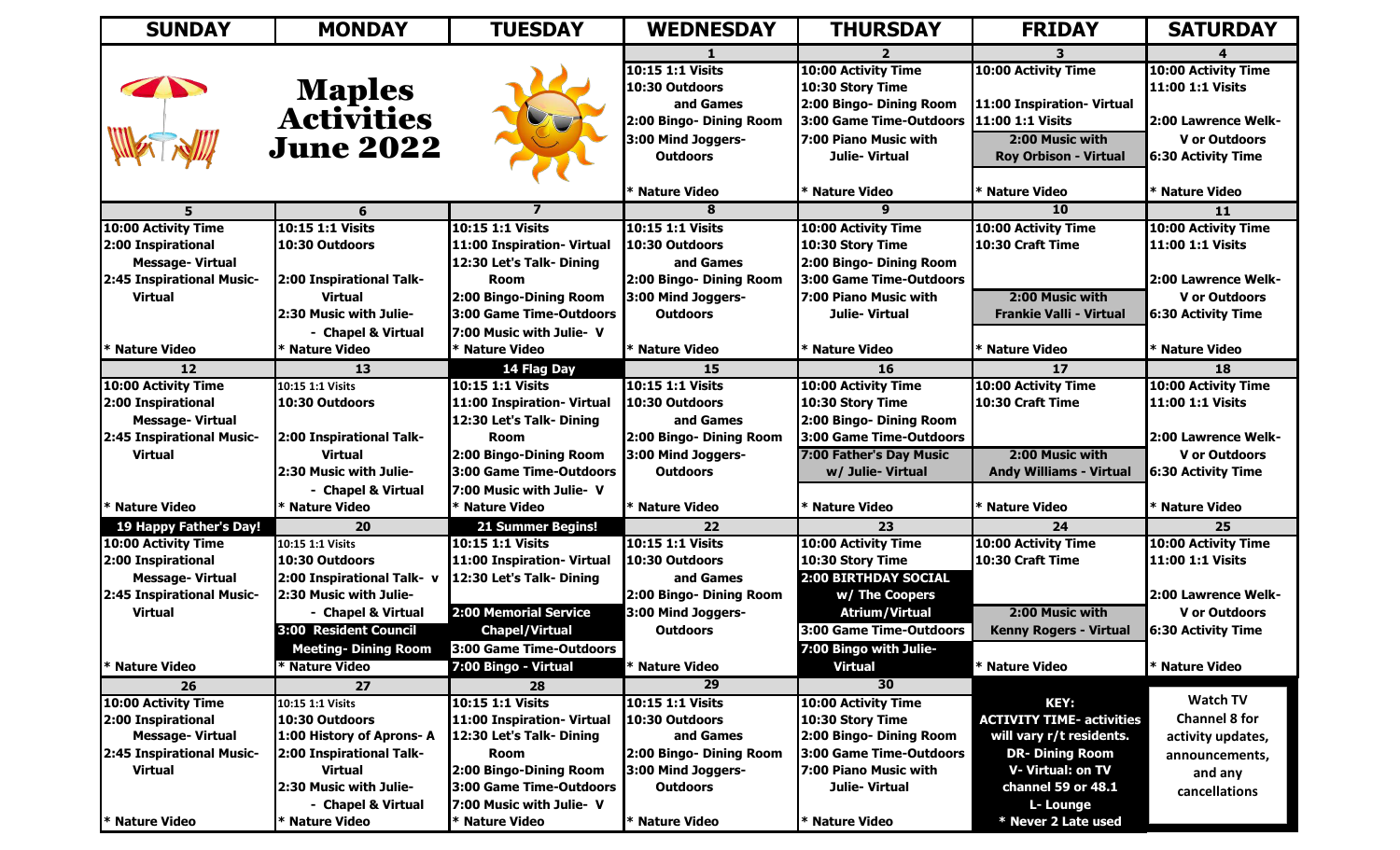| <b>SUNDAY</b>             | <b>MONDAY</b>                                    | <b>TUESDAY</b>                             | <b>WEDNESDAY</b>                                                                                     | <b>THURSDAY</b>                                                           | <b>FRIDAY</b>                                         | <b>SATURDAY</b>                                               |
|---------------------------|--------------------------------------------------|--------------------------------------------|------------------------------------------------------------------------------------------------------|---------------------------------------------------------------------------|-------------------------------------------------------|---------------------------------------------------------------|
|                           |                                                  |                                            |                                                                                                      |                                                                           |                                                       |                                                               |
| <b>SILLER</b>             | <b>Oaks Activities</b>                           |                                            | <b>10:00 Activity Time</b><br>10:30 Fitness Class-V<br>2:00 Bingo- Dining Room<br>3:00 Mind Joggers- | 10:00 Travel Video-V<br>10:30 Exercise- Lounge<br>11:00 Reminisce- Lounge | 10:30 1:1 visits w/Camille<br><b>1:30 Trivia - RR</b> | 9:00 Activity Time<br>11:00 1:1 Visits<br>2:00 Lawrence Welk- |
|                           | <b>June 2022</b>                                 |                                            | <b>Outdoors</b>                                                                                      | <b>2:00 Bingo-RR</b><br>7:00 Music w/Julie-V                              | 2:00 Music with<br><b>Roy Orbison - Virtual</b>       | <b>V</b> or Outdoors<br>3:00 Puzzles                          |
|                           |                                                  |                                            | * Nature Video                                                                                       | K Nature Video                                                            | * Nature Video                                        | * Nature Video                                                |
| 5                         | 6                                                |                                            | 8                                                                                                    | 9                                                                         | 10                                                    | 11                                                            |
| 9:00 Activity Time        | 10:30 Fitness Class-V                            | 10:00 1:1 Visits                           | 10:00 Activity Time                                                                                  | 10:00 Travel Video-V                                                      | 10:30 1:1 visits w/Camille 9:00 Activity Time         |                                                               |
| 2:00 Inspirational        | 2:00 Inspirational Talk-                         | 11:00 Inspiration- Virtual                 | 10:30 Fitness Class-V                                                                                | 10:30 Exercise-V                                                          |                                                       | 11:00 1:1 Visits                                              |
| <b>Message-Virtual</b>    | <b>Virtual</b>                                   | 1:15 Let's Talk- Lounge                    |                                                                                                      |                                                                           | 1:30 Stencil Art - RR                                 |                                                               |
| 2:45 Inspirational Music- | 2:30 Music with Julie                            | 2:00 Bingo- Dining Room                    | 2:00 Bingo- Dining Room                                                                              |                                                                           |                                                       | 2:00 Lawrence Welk-                                           |
| <b>Virtual</b>            | Chapel / Virtual                                 | 3:00 Game Time-Outdoors                    | 3:00 Mind Joggers-                                                                                   | 2:00 Bingo-RR                                                             | 2:00 Music with                                       | <b>V</b> or Outdoors                                          |
| 5:00 Music with Julie-L   | 3:00 Game Time- Outdoor                          | 7:00 Music with Julie-<br><b>Virtual</b>   | <b>Outdoors</b>                                                                                      | 7:00 Music w/Julie-V                                                      | <b>Frankie Valli - Virtual</b>                        | 3:00 Puzzles                                                  |
| <sup>k</sup> Nature Video | * Nature Video                                   | <sup>*</sup> Nature Video                  | * Nature Video                                                                                       | K Nature Video                                                            | * Nature Video                                        | * Nature Video                                                |
| $12 \overline{ }$         | 13                                               | 14 Flag Day                                | 15                                                                                                   | 16                                                                        | 17                                                    | 18                                                            |
| 9:00 Activity Time        | <b>10:00 Activity Time</b>                       | 10:00 1:1 Visits                           | 10:00 Activity Time                                                                                  | 10:00 Travel Video-V                                                      | 10:30 1:1 visits w/Camille 9:00 Activity Time         |                                                               |
| 2:00 Inspirational        | 10:30 Fitness Class-V                            | 11:00 Inspiration- Virtual                 | 10:30 Fitness Class- V                                                                               | 10:30 Exercise- Loung                                                     |                                                       | 11:00 1:1 Visits                                              |
| <b>Message-Virtual</b>    | 2:00 Inspirational Talk- V                       | 1:15 Let's Talk- Lounge                    |                                                                                                      | 11:00 Reminisce- Lounge                                                   | 1:30 History Corner - RR                              |                                                               |
| 2:45 Inspirational Music- | 2:30 Music with Julie                            | 2:00 Bingo- Dining Room                    | 2:00 Bingo- Dining Room                                                                              |                                                                           | 2:00 Root Beer Floats - RR                            | 2:00 Lawrence Welk-                                           |
| <b>Virtual</b>            | Chapel / Virtual                                 | 3:00 Game Time-Outdoors                    | 3:00 Mind Joggers-                                                                                   | 2:00 Bingo-RR                                                             | 2:00 Music with                                       | <b>V</b> or Outdoors                                          |
| 5:00 Music with Julie-L   | 2:00 Game Time-RR                                | 7:00 Music with Julie-<br><b>Virtual</b>   | <b>Outdoors</b>                                                                                      | 7:00 Father's Day Music<br>w/ Julie - Virtual                             | <b>Andy Williams - Virtual</b>                        | 3:00 Puzzles                                                  |
| <b>Nature Video</b>       | * Nature Video                                   | <b>Nature Video</b>                        | * Nature Video                                                                                       | Mature Video                                                              | * Nature Video                                        | * Nature Video                                                |
| 19 Happy Father's Day!    | 20                                               | <b>21 Summer Begins!</b>                   | 22                                                                                                   | 23                                                                        | 24                                                    | 25                                                            |
| 9:00 Activity Time        | 10:30 Fitness Class-V                            | 10:00 1:1 Visits                           | <b>10:00 Activity Time</b>                                                                           | 10:00 Travel Video-V                                                      | 10:30 1:1 visits w/Camille                            | 9:00 Activity Time                                            |
| 2:00 Inspirational        | 1:30 Resident Council                            | 11:00 Inspiration- Virtual                 | 10:30 Fitness Class-V                                                                                | 10:30 Exercise-V                                                          | 1:30 Health & Wellness                                | 11:00 1:1 Visits                                              |
| <b>Message-Virtual</b>    | <b>Meeting-Lounge</b>                            | 1:15 Let's Talk- Lounge                    |                                                                                                      |                                                                           | w/Tina-Dining Room                                    |                                                               |
| 2:45 Inspirational Music- | 2:00 Inspirational Talk- V 2:00 Memorial Service |                                            | 2:00 Bingo- Dining Room                                                                              | <b>2:00 BIRTHDAY SOCIAL</b>                                               |                                                       | 2:00 Lawrence Welk-                                           |
| <b>Virtual</b>            | 2:30 Music with Julie                            | <b>Chapel/Virtual</b>                      | 3:00 Mind Joggers-                                                                                   | w/ The Coopers                                                            | 2:00 Music with                                       | <b>V</b> or Outdoors                                          |
| 5:00 Music with Julie-L   | Chapel / Virtual                                 | 3:00 Game Time-Outdoors                    | <b>Outdoors</b>                                                                                      | <b>Atrium/Virtual</b>                                                     | <b>Kenny Rogers - Virtual</b>                         | 3:00 Puzzles                                                  |
|                           | 3:00 Game Time-Outdoor                           | 7:00 Bingo - Virtual                       |                                                                                                      |                                                                           |                                                       |                                                               |
| * Nature Video            | *Nature Video                                    | * Nature Video                             | * Nature Video                                                                                       | 7:00 Bingo w/Julie-V                                                      | * Nature Video                                        | * Nature Video                                                |
| 26                        | 27                                               | 28                                         | 29                                                                                                   | 30                                                                        |                                                       |                                                               |
| 9:00 Activity Time        | 10:00 Activity Time                              | 10:00 1:1 Visits                           | 10:00 Activity Time                                                                                  | 10:00 Travel Video-V                                                      | KEY:                                                  | <b>Watch TV</b>                                               |
| 2:00 Inspirational        | 10:30 Fitness Class-V                            | 11:00 Inspiration- Virtual                 | 10:30 Fitness Class-V                                                                                | 10:30 Exercise-Lounge                                                     | <b>ACTIVITY TIME- activities</b>                      | <b>Channel 8 for</b>                                          |
| <b>Message-Virtual</b>    | 1:00 History of Aprons -A                        | 1:15 Let's Talk- Lounge                    |                                                                                                      | 11:00 Reminisce- Lounge                                                   | will vary r/t residents.                              | activity updates,                                             |
| 2:45 Inspirational Music- | 2:00 Inspirational Talk- V                       | 2:00 Bingo- Dining Room                    | 2:00 Bingo- Dining Room                                                                              |                                                                           | <b>DR- Dining Room</b>                                | announcements,                                                |
| <b>Virtual</b>            | 2:30 Music with Julie                            | 3:00 Game Time-Outdoors 3:00 Mind Joggers- |                                                                                                      | 2:00 Bingo-RR                                                             | V-Virtual: on TV                                      | and any                                                       |
| 5:00 Music with Julie-L   | Chapel / Virtual                                 | 7:00 Music with Julie-                     | <b>Outdoors</b>                                                                                      | 7:00 Music w/Julie-V                                                      | channel 59 or 48.1                                    | cancellations                                                 |
|                           | 3:00 Outdoors                                    | <b>Virtual</b>                             |                                                                                                      |                                                                           | L-Lounge                                              |                                                               |
| * Nature Video            |                                                  | <b>Nature Video</b>                        | * Nature Video                                                                                       | * Nature Video                                                            | <b>RR- Recreation Room</b>                            |                                                               |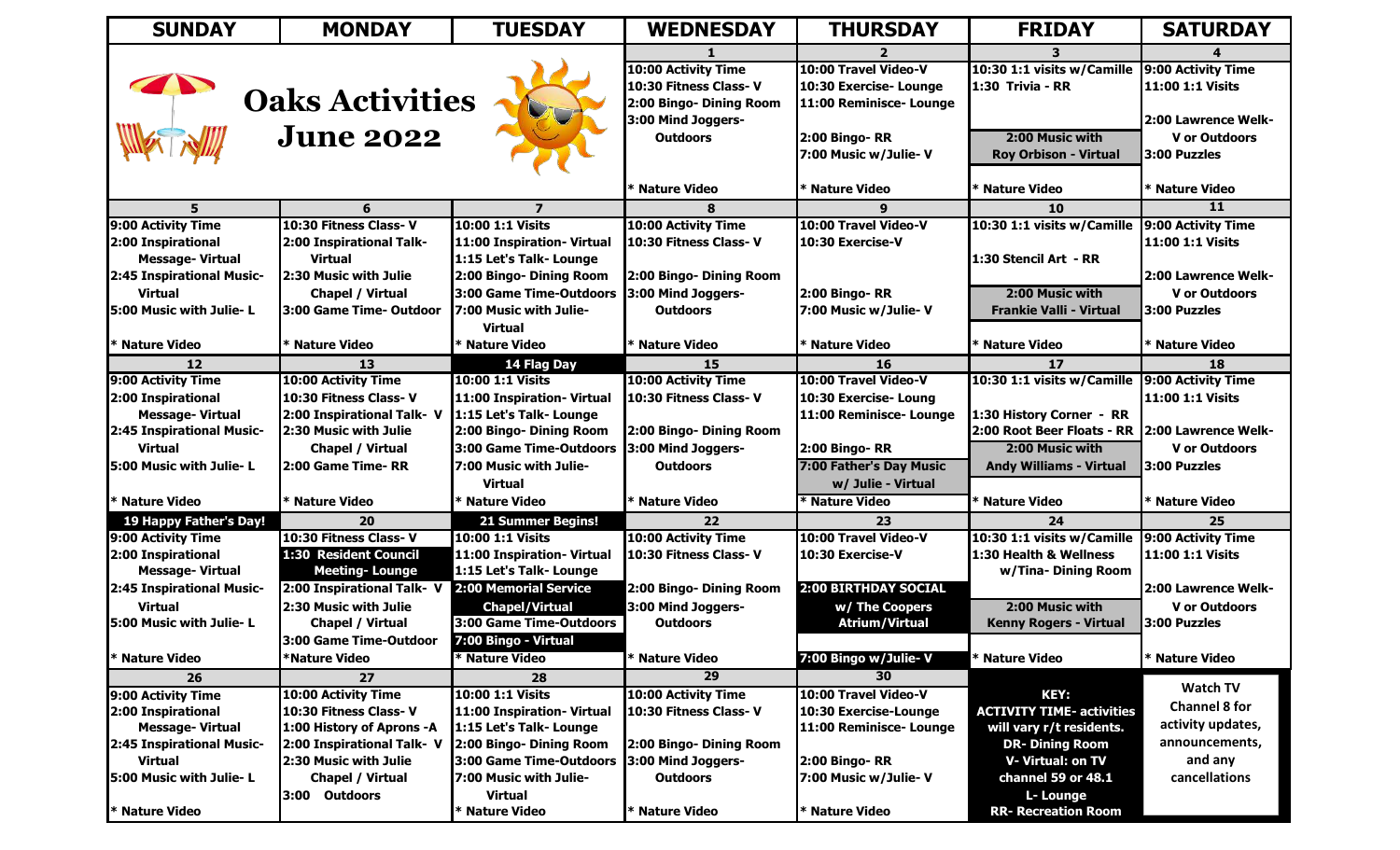| <b>SUNDAY</b>                                       | <b>MONDAY</b>                           | <b>TUESDAY</b>                              | <b>WEDNESDAY</b>          | <b>THURSDAY</b>                         | <b>FRIDAY</b>                             | <b>SATURDAY</b>                  |
|-----------------------------------------------------|-----------------------------------------|---------------------------------------------|---------------------------|-----------------------------------------|-------------------------------------------|----------------------------------|
|                                                     |                                         |                                             |                           |                                         |                                           |                                  |
|                                                     |                                         |                                             | 10:00 Activity Time       | <b>10:00 Travel Video-Virtual</b>       | 10:00 Activity Time                       | 10:00 Activity Time              |
| T                                                   | <b>Pines</b>                            |                                             | 10:30 Fitness Class-      |                                         | 10:30 Fitness Class-                      | 11:00 1:1 Visits                 |
|                                                     | <b>Activities</b>                       |                                             | <b>Virtual</b>            | 2:00 Bingo- Virtual                     | <b>Virtual</b>                            | 2:00 Lawrence Welk-              |
|                                                     |                                         |                                             |                           | 7:00 Piano Music with                   | 2:00 Music with                           | <b>Virtual</b>                   |
|                                                     | <b>June 2022</b>                        |                                             | 2:00 Bingo- Virtual       | Julie-Virtual                           | <b>Roy Orbison - Virtual</b>              | <b>6:30 Activity Time</b>        |
|                                                     |                                         |                                             |                           |                                         |                                           |                                  |
|                                                     |                                         |                                             | * Nature Video            | * Nature Video                          | * Nature Video                            | * Nature Video                   |
|                                                     | 6                                       |                                             | 8                         | 9                                       | 10                                        | 11                               |
| 10:00 Activity Time                                 | 10:00 Activity Time                     | 10:15 Inspiration- Virtual                  | 10:00 Activity Time       | 10:00 Travel Video-Virtual              | 10:00 Activity Time                       | <b>10:00 Activity Time</b>       |
|                                                     | 10:30 Fitness Class-                    |                                             |                           |                                         | 10:30 Fitness Class-                      | 11:00 1:1 Visits                 |
| 2:00 Inspirational                                  | <b>Virtual</b>                          | 2:00 Bingo-Virtual                          | 10:30 Fitness Class-      | 2:00 Bingo-Virtual                      | <b>Virtual</b>                            |                                  |
| <b>Message-Virtual</b>                              | 2:00 Inspirational Talk-                | 7:00 Piano Music with                       | <b>Virtual</b>            |                                         |                                           | 12:00 Lawrence Welk-             |
| 2:45 Inspirational Music-                           | <b>Virtual</b>                          | Julie-Virtual                               |                           | 7:00 Piano Music with                   | 2:00 Music with                           | <b>Virtual</b>                   |
| <b>Virtual</b>                                      | 2:30 Music with Julie                   |                                             | 2:00 Bingo-Virtual        | Julie-Virtual                           | <b>Frankie Valli - Virtual</b>            | <b>6:30 Activity Time</b>        |
|                                                     | Chapel / Virtual                        |                                             |                           |                                         |                                           |                                  |
| *Nature Video                                       | *Nature Video                           | * Nature Video                              | * Nature Video            | * Nature Video                          | * Nature Video                            | * Nature Video                   |
| 12<br><b>10:00 Activity Time</b>                    | 13<br><b>10:00 Activity Time</b>        | 14 Flag Day<br>10:15 Inspiration- Virtual   | 15<br>10:00 Activity Time | 16<br><b>10:00 Travel Video-Virtual</b> | 17<br><b>10:00 Activity Time</b>          | 18<br><b>10:00 Activity Time</b> |
|                                                     | 10:30 Fitness Class-                    |                                             |                           |                                         | 10:30 Fitness Class- V                    | 11:00 1:1 Visits                 |
| 2:00 Inspirational                                  | <b>Virtual</b>                          | 2:00 Bingo-Virtual                          | 10:30 Fitness Class-      | 2:00 Bingo- Virtual                     |                                           |                                  |
| <b>Message-Virtual</b>                              | 2:00 Inspirational Talk- V              | 7:00 Piano Music with                       | <b>Virtual</b>            |                                         |                                           | 2:00 Lawrence Welk-              |
| 2:45 Inspirational Music-                           | 2:30 Music with Julie                   | Julie-Virtual                               |                           | 7:00 Father's Day Music                 | 2:00 Music with                           | <b>Virtual</b>                   |
| <b>Virtual</b>                                      | Chapel / Virtual                        |                                             | 2:00 Bingo- Virtual       | w/ Julie - Virtual                      | <b>Andy Williams - Virtual</b>            | <b>6:30 Activity Time</b>        |
|                                                     |                                         |                                             |                           |                                         |                                           |                                  |
| <b>Nature Video</b>                                 | <b>*Nature Video</b>                    | * Nature Video                              | * Nature Video            | <sup>*</sup> Nature Video               | * Nature Video                            | * Nature Video                   |
| 19 Happy Father's Day!                              | 20                                      | <b>21 Summer Begins!</b>                    | 22                        | 23                                      | 24                                        | 25                               |
| 10:00 Activity Time                                 | 10:00 Activity Time                     | 10:15 Inspiration- Virtual                  | 10:00 Activity Time       | 10:00 Travel Video-Virtual              | 10:00 Activity Time                       | 10:00 Activity Time              |
|                                                     | 10:30 Fitness Class-V                   |                                             |                           |                                         | 10:30 Fitness Class-                      | 11:00 1:1 Visits                 |
| 2:00 Inspirational                                  | 2:00 Inspirational Talk- V              | 2:00 Memorial Service                       | 10:30 Fitness Class-      | 2:00 BIRTHDAY SOCIAL                    | <b>Virtual</b>                            |                                  |
| <b>Message-Virtual</b>                              | 2:30 Music with Julie                   | <b>Chapel/Virtual</b>                       | <b>Virtual</b>            | w/ The Coopers                          |                                           | 2:00 Lawrence Welk-              |
| 2:45 Inspirational Music-                           | Chapel / Virtual                        |                                             |                           | <b>Atrium/Virtual</b>                   | 2:00 Music with                           | <b>Virtual</b>                   |
| <b>Virtual</b>                                      | 3:00 Resident Council                   | 7:00 Bingo - Virtual                        | 2:00 Bingo- Virtual       |                                         | <b>Kenny Rogers - Virtual</b>             | <b>6:30 Activity Time</b>        |
|                                                     | <b>Meeting- Maples DR</b>               |                                             |                           | 7:00 Bingo w/Julie-V                    |                                           |                                  |
| <b>Nature Video</b>                                 | *Nature Video                           | * Nature Video                              | * Nature Video            | * Nature Video                          | * Nature Video                            | * Nature Video                   |
| 26                                                  | 27                                      | 28                                          | $\overline{29}$           | 30                                      |                                           | <b>Watch TV</b>                  |
| 10:00 Activity Time                                 | 10:00 Activity Time                     | 10:15 Inspiration- Virtual                  | 10:00 Activity Time       | 10:00 Travel Video-Virtual              | KEY:                                      |                                  |
|                                                     | 10:30 Fitness Class-V                   |                                             |                           |                                         | <b>ACTIVITY TIME- activities</b>          | <b>Channel 8 for</b>             |
| 2:00 Inspirational                                  | 1:00 History of Aprons -A               | 2:00 Bingo-Virtual<br>7:00 Piano Music with | 10:30 Fitness Class-      | 2:00 Bingo-Virtual                      | will vary r/t residents.                  | activity updates,                |
| <b>Message-Virtual</b><br>2:45 Inspirational Music- | 2:00 Inspirational Talk-                |                                             | <b>Virtual</b>            | 7:00 Piano Music with                   | <b>DR-Dining Room</b><br>V-Virtual: on TV | announcements,                   |
| <b>Virtual</b>                                      | <b>Virtual</b><br>2:30 Music with Julie | Julie-Virtual                               | 2:00 Bingo- Virtual       | Julie-Virtual                           | channel 59 or 48.1                        | and any                          |
|                                                     | Chapel / Virtual                        |                                             |                           |                                         | L-Lounge                                  | cancellations                    |
| *Nature Video                                       | *Nature Video                           | * Nature Video                              | * Nature Video            | * Nature Video                          | * Never 2 Late used                       |                                  |
|                                                     |                                         |                                             |                           |                                         |                                           |                                  |